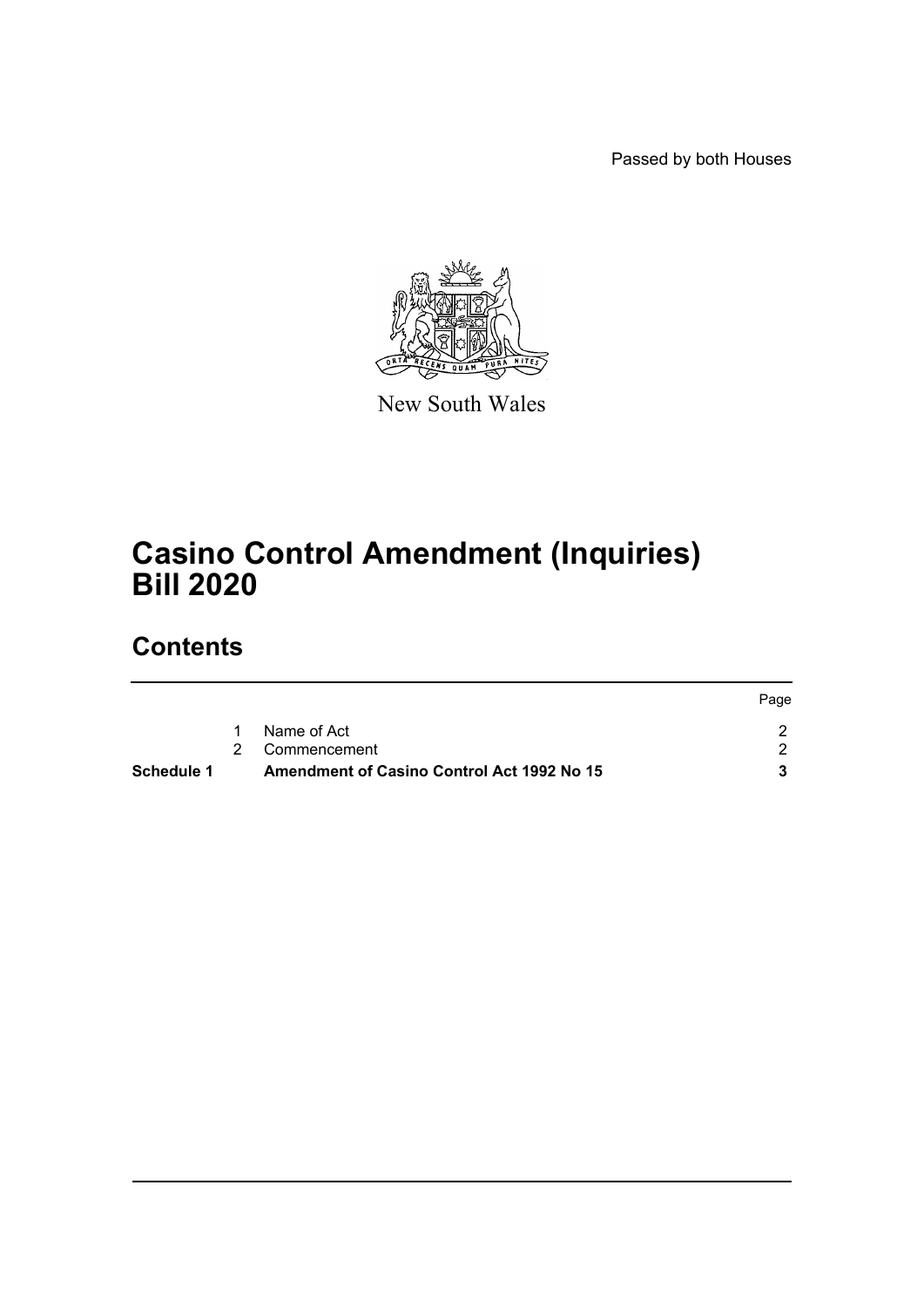*I certify that this public bill, which originated in the Legislative Assembly, has finally passed the Legislative Council and the Legislative Assembly of New South Wales.*

> *Clerk of the Legislative Assembly. Legislative Assembly, Sydney, , 2020*



New South Wales

# **Casino Control Amendment (Inquiries) Bill 2020**

Act No , 2020

An Act to amend the *Casino Control Act 1992* in relation to the privileges and protections for witnesses appearing in inquiries under that Act.

*I have examined this bill and find it to correspond in all respects with the bill as finally passed by both Houses.*

*Assistant Speaker of the Legislative Assembly.*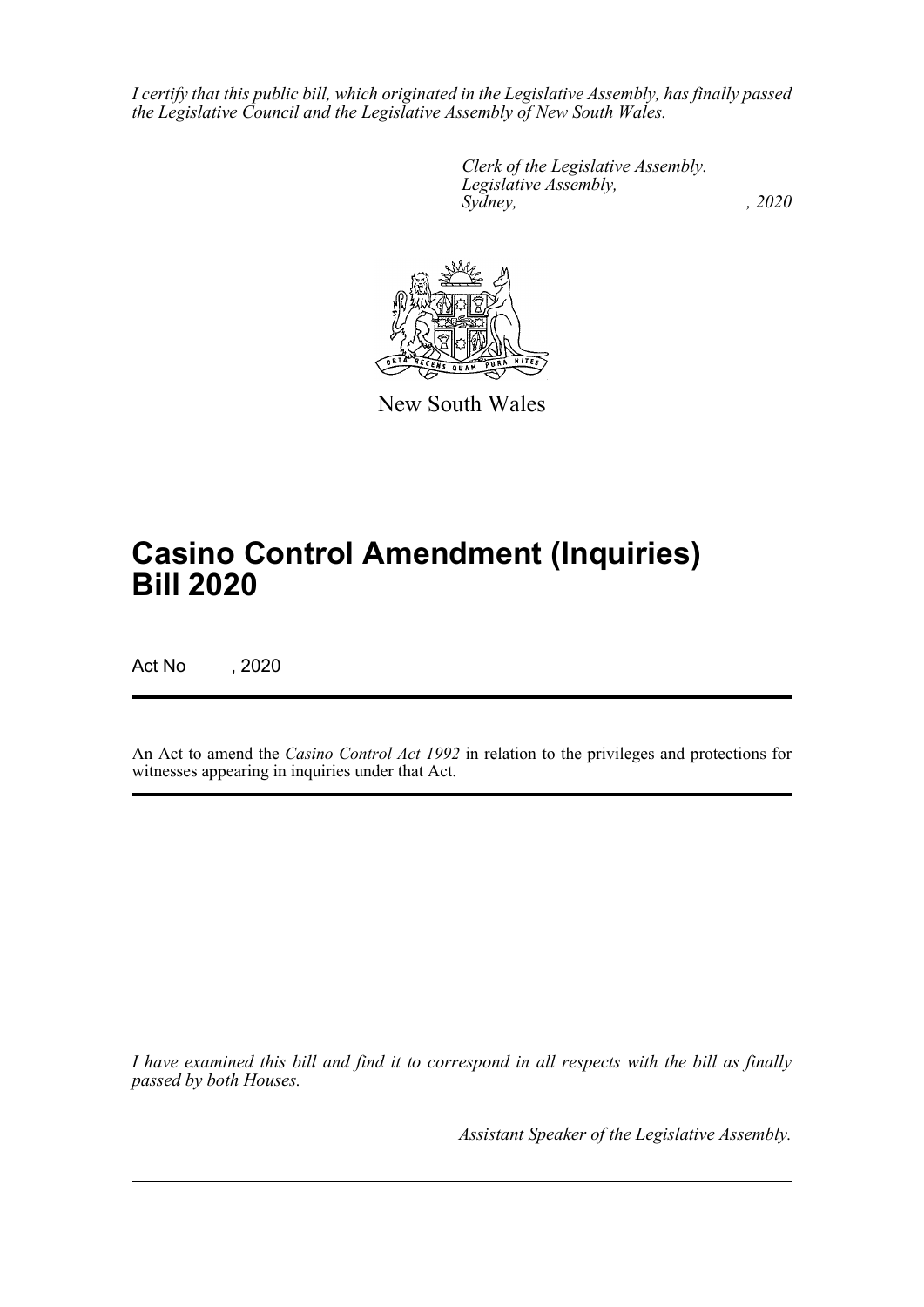### <span id="page-2-0"></span>**The Legislature of New South Wales enacts—**

### **1 Name of Act**

This Act is the *Casino Control Amendment (Inquiries) Act 2020*.

### <span id="page-2-1"></span>**2 Commencement**

This Act commences on the date of assent to this Act.